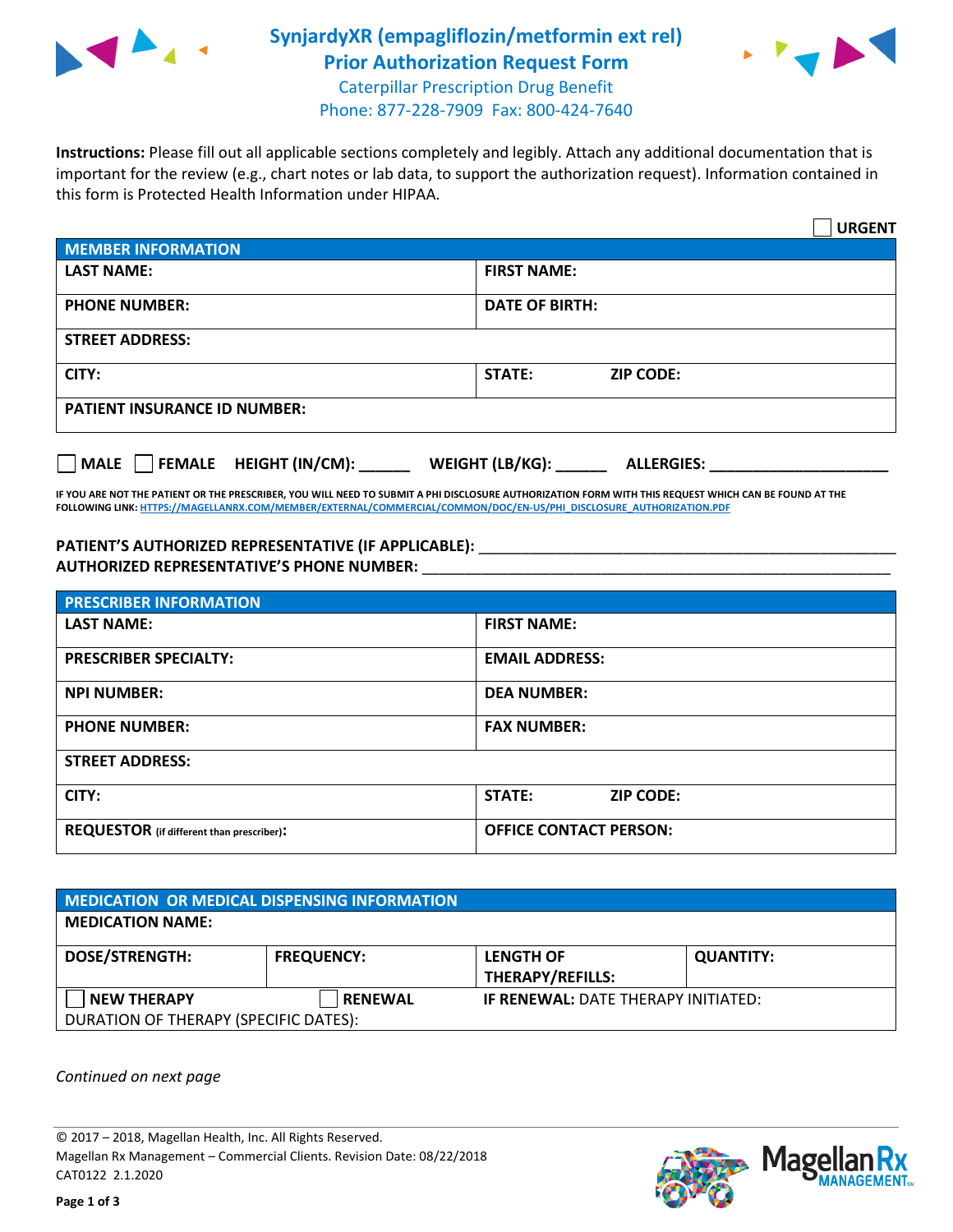

**SynjardyXR (empagliflozin/metformin ext rel) Prior Authorization Request Form**

 $\blacktriangleright$ 

Caterpillar Prescription Drug Benefit Phone: 877-228-7909 Fax: 800-424-7640

| <b>MEMBER'S LAST NAME:</b>                                                                                              | <b>MEMBER'S FIRST NAME:</b>                                                                                            |                                    |  |  |  |
|-------------------------------------------------------------------------------------------------------------------------|------------------------------------------------------------------------------------------------------------------------|------------------------------------|--|--|--|
|                                                                                                                         | 1. HAS THE PATIENT TRIED ANY OTHER MEDICATIONS FOR THIS CONDITION?                                                     | YES (if yes, complete below)<br>NO |  |  |  |
| <b>MEDICATION/THERAPY (SPECIFY</b>                                                                                      | <b>DURATION OF THERAPY (SPECIFY</b>                                                                                    | <b>RESPONSE/REASON FOR</b>         |  |  |  |
| DRUG NAME AND DOSAGE):                                                                                                  | DATES):                                                                                                                | <b>FAILURE/ALLERGY:</b>            |  |  |  |
|                                                                                                                         |                                                                                                                        |                                    |  |  |  |
|                                                                                                                         |                                                                                                                        |                                    |  |  |  |
|                                                                                                                         |                                                                                                                        |                                    |  |  |  |
| <b>2. LIST DIAGNOSES:</b>                                                                                               |                                                                                                                        | <b>ICD-10:</b>                     |  |  |  |
| □ Type II diabetes                                                                                                      |                                                                                                                        |                                    |  |  |  |
| □ Other Diagnosis_________________ICD-10 Code(s):______________                                                         |                                                                                                                        |                                    |  |  |  |
|                                                                                                                         |                                                                                                                        |                                    |  |  |  |
|                                                                                                                         | 3. REQUIRED CLINICAL INFORMATION: PLEASE PROVIDE ALL RELEVANT CLINICAL INFORMATION TO SUPPORT A                        |                                    |  |  |  |
| PRIOR AUTHORIZATION.                                                                                                    |                                                                                                                        |                                    |  |  |  |
| <b>Clinical information:</b>                                                                                            |                                                                                                                        |                                    |  |  |  |
|                                                                                                                         | Is the patient's estimated glomerular filtration rate (eGFR) below 30 mL/min/1.73 m2? $\Box$ Yes $\Box$ No             |                                    |  |  |  |
| Please provide documentation.                                                                                           |                                                                                                                        |                                    |  |  |  |
|                                                                                                                         |                                                                                                                        |                                    |  |  |  |
|                                                                                                                         | Is the patient's most recent (pre-SynjardyXR) HgbA1C obtained in the past 6 months 7% or greater? $\Box$ Yes $\Box$ No |                                    |  |  |  |
| *Please provide documentation                                                                                           |                                                                                                                        |                                    |  |  |  |
|                                                                                                                         |                                                                                                                        |                                    |  |  |  |
| Is the patient on dialysis? $\Box$ Yes $\Box$ No                                                                        |                                                                                                                        |                                    |  |  |  |
|                                                                                                                         |                                                                                                                        |                                    |  |  |  |
| Is the patient currently on metformin? $\Box$ Yes $\Box$ No                                                             |                                                                                                                        |                                    |  |  |  |
|                                                                                                                         |                                                                                                                        |                                    |  |  |  |
|                                                                                                                         | Did the patient have an inadequate response or intolerance to metform? $\Box$ Yes $\Box$ No                            |                                    |  |  |  |
| *Please provide documentation                                                                                           |                                                                                                                        |                                    |  |  |  |
|                                                                                                                         |                                                                                                                        |                                    |  |  |  |
| (Please Check one)                                                                                                      | Does the patient have at least one of the following contraindications to metformin? $\Box$ Yes $\Box$ No               |                                    |  |  |  |
|                                                                                                                         |                                                                                                                        |                                    |  |  |  |
| $\Box$ Estimated glomerular filtration rate (eGFR) less than or equal to 30 mL/min/1.73 m2                              |                                                                                                                        |                                    |  |  |  |
| $\Box$ Advanced liver disease with cirrhosis, portal hypertension, ascites, and/or hepatic encephalopathy               |                                                                                                                        |                                    |  |  |  |
| Is the patient currently taking at least one of the following anti-hyperglycemic agents, such as a meglitinide like     |                                                                                                                        |                                    |  |  |  |
| nateglinide, repaglinide, or insulin, or a sulfonylurea like glimepiride, glyburide, or glipizide? $\Box$ Yes $\Box$ No |                                                                                                                        |                                    |  |  |  |
| Please provide documentation.                                                                                           |                                                                                                                        |                                    |  |  |  |
|                                                                                                                         |                                                                                                                        |                                    |  |  |  |
| Does patient have a true medical contraindication to sulfonylureas? $\Box$ Yes $\Box$ No                                |                                                                                                                        |                                    |  |  |  |
| (Please Check one)                                                                                                      |                                                                                                                        |                                    |  |  |  |
| $\Box$ High risk for falls                                                                                              |                                                                                                                        |                                    |  |  |  |
| $\Box$ Concurrent use with warfarin                                                                                     |                                                                                                                        |                                    |  |  |  |
| $\Box$ Serum creatinine level exceeding 1.8mg/dL                                                                        |                                                                                                                        |                                    |  |  |  |
| $\Box$ Estimated glomerular filtration rate (GFR) less than or equal to 30 mL/min/1.73 m2                               |                                                                                                                        |                                    |  |  |  |
| □ History of sulfa-induced Stevens-Johnson syndrome                                                                     |                                                                                                                        |                                    |  |  |  |
| $\Box$ History of sulfa-induced toxic epidermal necrolysis                                                              |                                                                                                                        |                                    |  |  |  |
| $\Box$ History of sulfa allergy                                                                                         |                                                                                                                        |                                    |  |  |  |
|                                                                                                                         |                                                                                                                        |                                    |  |  |  |
| © 2017 - 2018, Magellan Health, Inc. All Rights Reserved.                                                               |                                                                                                                        |                                    |  |  |  |

Magellan Rx Management – Commercial Clients. Revision Date: 08/22/2018 CAT0122 2.1.2020



КX